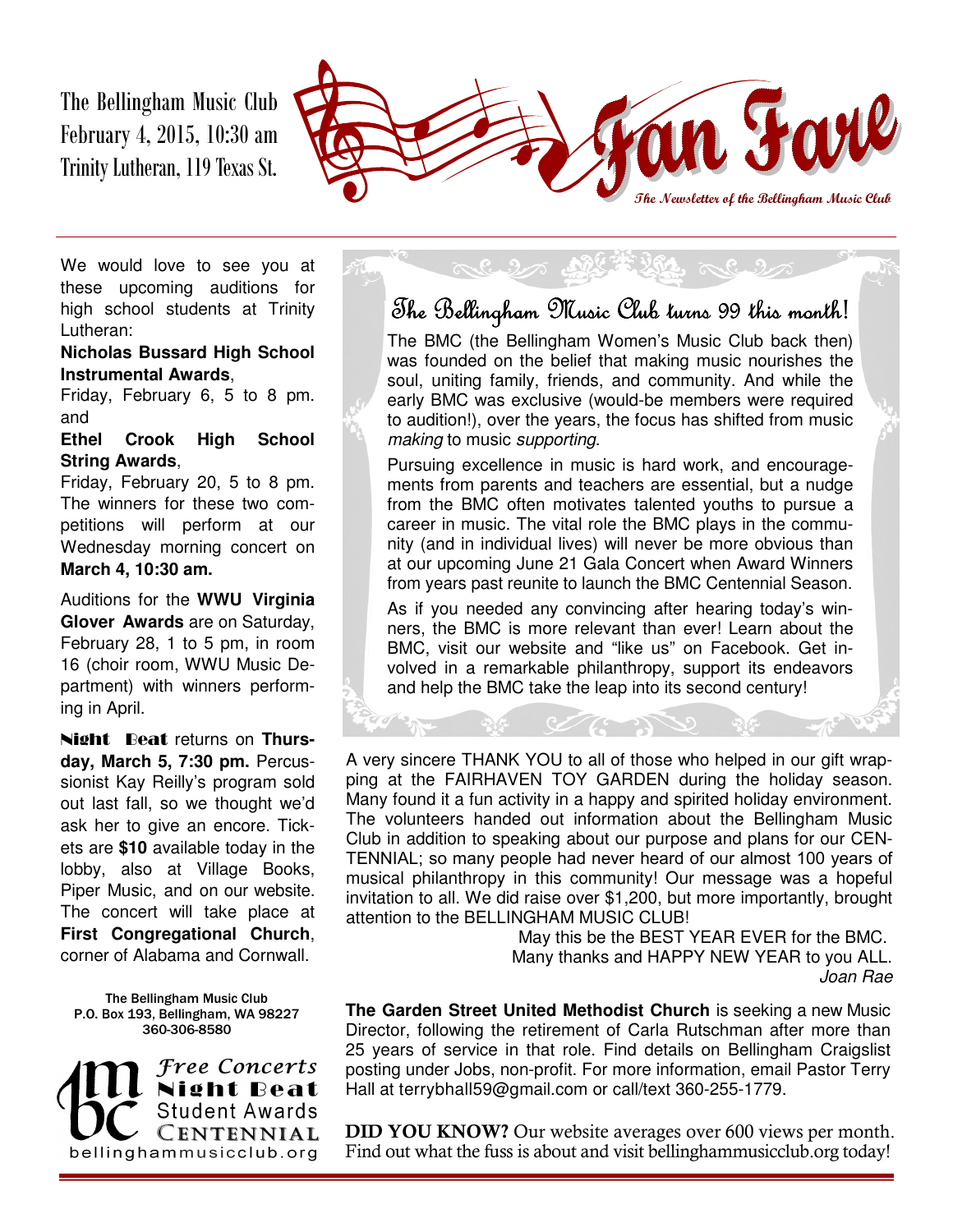## **UPCOMING EVENTS**

**The BMC supports music in the community since 1916** 

The largest instrument in the orchestra, the string bass, takes center stage! **Contrabassist Paul Erhard** joins the **Whatcom Symphony** for Divertimento Concertante by Italian composer Nino Rota on **Sunday, February 8, 3:00 pm at the Mount Baker Theatre**. The **Una Notte in Italia**  program also includes: Gabrieli: Canzon septimi toni a 8 - Rossini: Overture to La Gazza Ladra - Puccini: Intermezzo from Manon Lescaut - and Respighi: Pines of Rome. TAKE-A-TEEN for Free to this concert! Purchase any Adult Ticket and receive a free Teen Ticket for students age 12 to 17. For more details, call 756-6752 or visit whatcomsymphony.com.



**OPERA in CINEMA:** On the heels of her triumphant Met performances in Eugene Onegin, soprano Anna Netrebko takes on another Tchaikovsky heroine in the first opera of this intriguing double bill, consisting of an enchanting fairy tale (**Iolanta**) followed by a psychological thriller (Bartok's **Bluebeard's Castle**). **Met in HD**  Live, Saturday, February 14 at 9:30 am - Encore: Wednesday, February 18 at 6:30 pm. \$24/\$22 seniors.

**From the Royal Opera House**, David McVicar directs a new production of Umberto Giordano's passionate drama of liberty and love in the French Revolution, **Andrea Chénier,** on **Friday, February 27, 7 pm, at the PFC LimeLight.** Jonas Kaufmann stars in the title role; Eva-Maria Westbroek is Maddalena de Coigny. Željko Lučić and Denyce Graves join the cast conducted by Antonio Pappano. \$20/16 members.

**Skagit Opera presents La Cenerentola at McIntyre Hall on Fridays, February 27 and March 6, at 7:30pm, and on Sundays, March 1 and 8, at 3:00pm.** The classic fairy tale, Cinderella, with the glass slipper and golden carriage, is transformed into an enchanting opera by Gioachino Rossini. **La Cenerentola** is considered to be one of his greatest operatic achievements. While there is no coach or glass slipper, and a wise old philosopher instead of a fairy godmother, there is no shortage of magical enchantment in the miraculous score, which bounces between high comedy and heartfelt emotion. Purchase tickets online at mcintyrehall.org or call 360-416-7727 (\$25-59). Make opening night extra special with dinner at McIntyre Hall at 6:00pm on Friday, Feb. 27 (\$75). Date Night Discount: Two for the price of one for ages 35 and under to Friday evening performances. Pass the word!



### **B OARD NOTES**

**Warm welcome to new BMC members** Mary Pat and Joel Thuma. It's always a good time to join the BMC; a mere \$25 per year supports music in the community and encourages talented youth in their music making.

**Thank you** to Deborah and Mike Anderson for their most generous donation to the Centennial Fund. The BMC is a registered  $501(c)(3)$ . Both dues and donations sustain our endeavors (free concerts, student awards), perks (newsletter, handbook, pre/post concert receptions) and special events such as the upcoming Centennial!

**We will miss long-time member Randy Sasnett,** who passed away just two weeks after turning 98. He and gracious lady Virginia Glover had the modesty, tact and perfect manners of royalty. At Randy's request, there will be no memorial service. He will be missed at BMC and WSO concerts, as well as the tennis club! Please sign a card of condolences for Randy's family (in the lobby, next to his picture).

**WWU students in a technical writing class will collaborate with the BMC** again this winter. There is a lot more to this course than writing; don't be surprised if you see cameras in action! Guided by Professor Simon McGuire and intern Margaret Sparry (many will remember her interviewing BMC members last year), the team will focus on our student award winners—the younger component of the BMC!

**The Program Committee** welcomes your suggestions and comments for our special 2015-2016 Centennial Season. A planning meeting will take place on February 25 at 10:30 a.m. Share your ideas or interest to help out with President Kristin Van Schelt or Program Chair Isabelle Cormier.



A memorial service for musician, teacher and composer **Ray Downey**  will be held on Saturday, February 7, 4 pm, at Westford Broadway Hall.

**B** Like "To foster and encourage the development of music appreciation in the community" |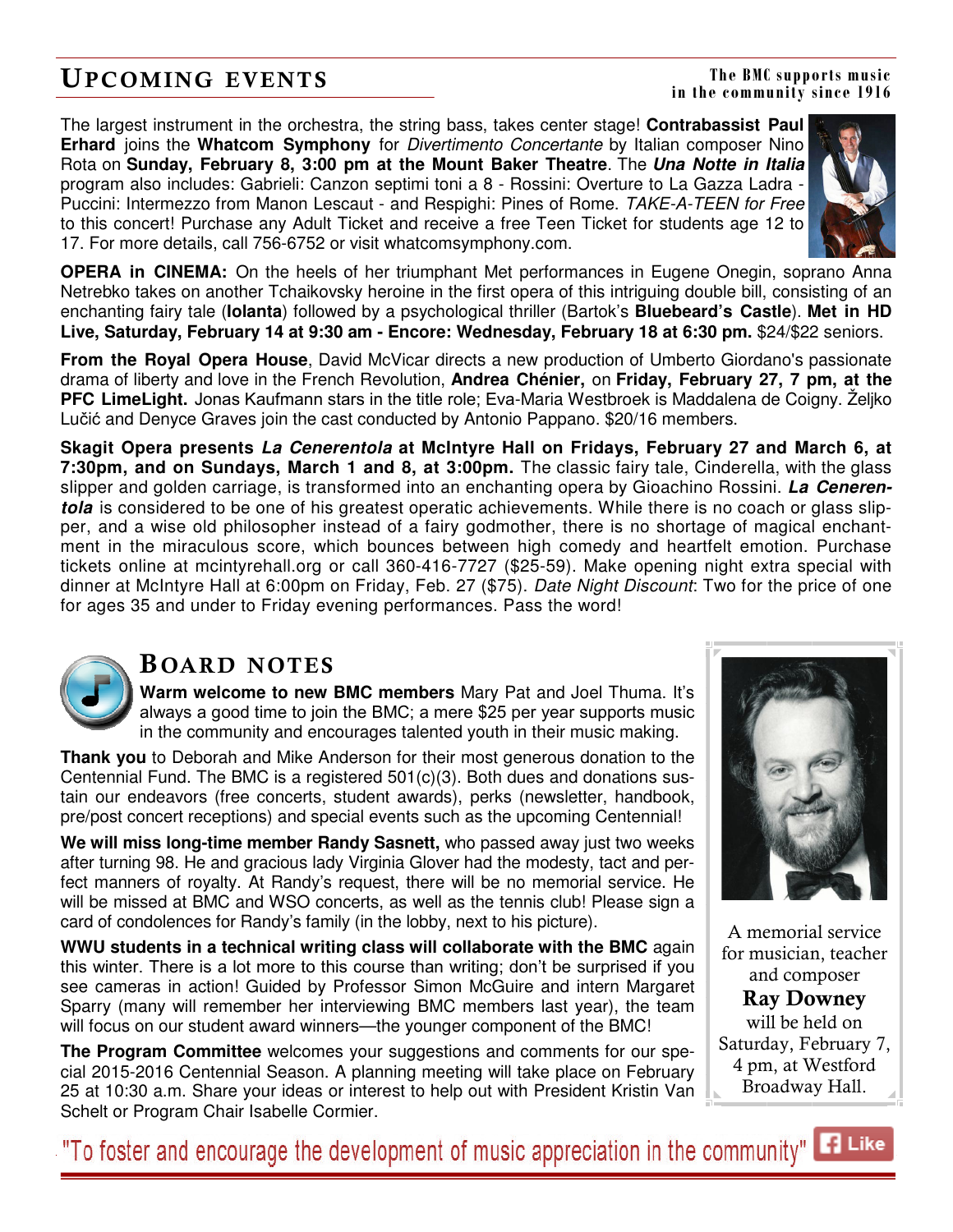Joan Rae and Patricia Clarke Joan and Patricia present the winners of the Enid Carrick High School Piano Awards and the Jack & Ginny Frymire High School Vocal Awards

Henry Han

Olanna Skrinnik

Grand Paganini Étude, S.141 **Franz Liszt (1811-1886**) 6. Quasi presto in A minor

RCJA

Vedrai, Carino (from Don Giovanni) Wolfgang Amadeus Mozart (1756-1792) Traum durch die Dämmerung (from 3 Lieder, Op. 29) Richard Strauss (1864-1949) Maura Schaefer Susan Johnson, piano

Piano Sonata No.13 in A, D.664, Op.120 Franz Schubert (1797-1828) 1. Allegro moderato

Beau Soir **Claude Debussy (1862-1918)** 

Rosamund Dyer Susan Johnson, piano

1. Modéré

Sposa son disprezzata (from La Merope) Geminiano Giacomelli (1692-1740)

Ha! Wie Will Ich Triumphierer (from *Il Seraglio*) Wolfgang Amadeus Mozart (1756-1792) Ruckert-Lieder, for voice and piano Ruckert-Lieder, for voice and piano 5. Ich bin der Welt abhanden gekommen

Luke Bob Robinson Wade Dingman, piano

Flannery Youngblood

Well-Tempered Clavier, Book 2 Johann Sebastian Bach (1685-1750) Prelude & Fugue No. 16 in G minor, BWV 885 Prelude in D major, Op. 23 Sergei Rachmaninov (1873-1943)

William Zhang

Bellingham Music Club — February 4, 2015

Sonatine Maurice Ravel (1875-1937)